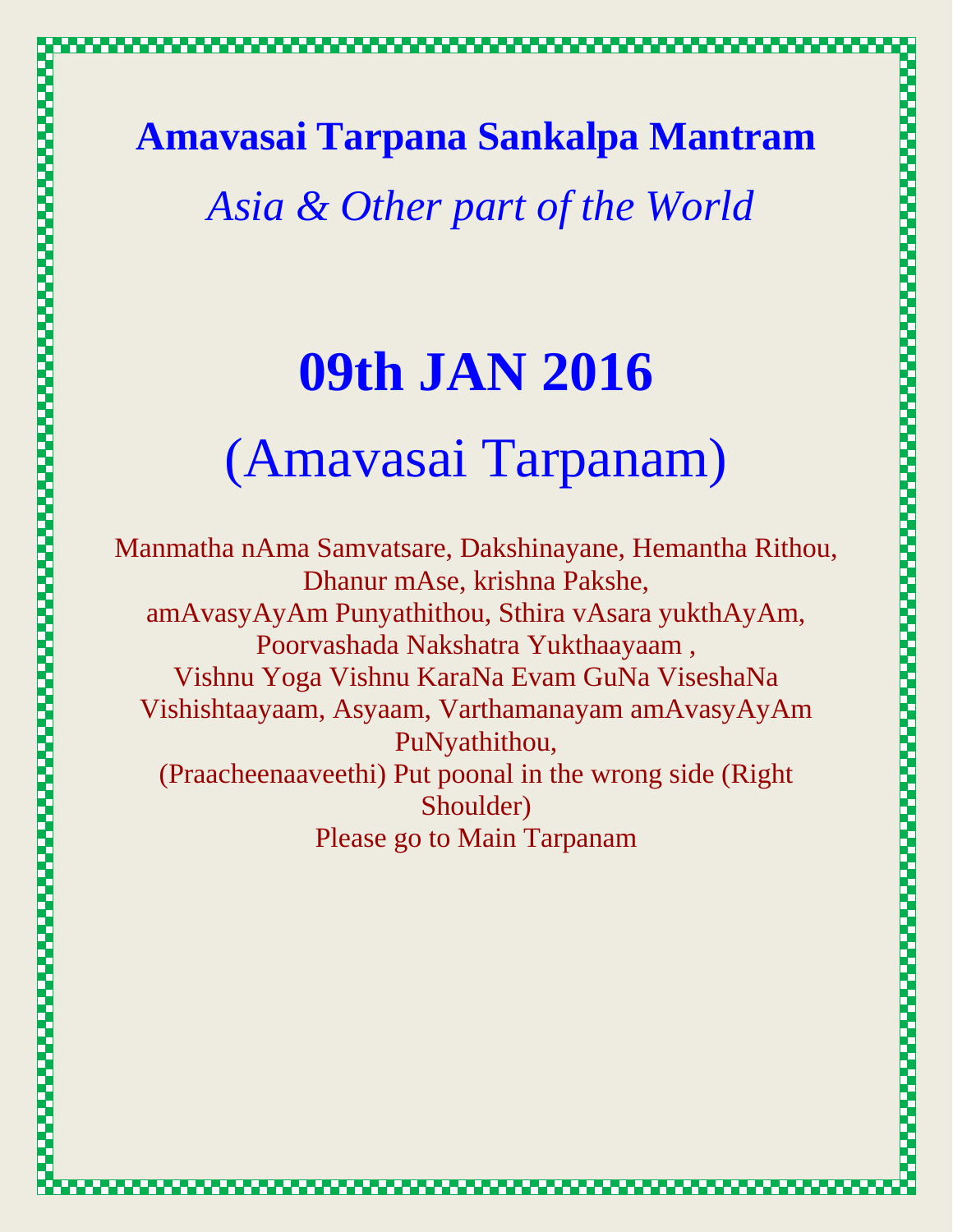### **14th Jan 2016**

#### (Uttarayana Punyakala Tarpanam)

Manmatha nAma Samvatsare, Uttarayane, Hemantha Rithou, Makara mAse, Shukla Pakshe, Panchamyam Punyathithou, Guru vAsara yukthAyAm, Poorva Proshtapada Nakshatra Yukthaayaam, Vishnu Yoga Vishnu KaraNa Evam GuNa ViseshaNa Vishishtaayaam, Asyaam, Varthamanayam Shukla Paksha Panchamyam PuNyathithou,

(Praacheenaaveethi) Put poonal in the wrong side (Right Shoulder)

Gothranam…... Sharmanam…….. (All like Amavasai Tarpanam till)…….. Ubhaya Vamsha Pithrunam Akshaiya Trupthyartham, (then) adhya Makara Ravi Sankramana Uttarayana Punyakala Shradham Tila Tarpana Roopena Adhyakarishye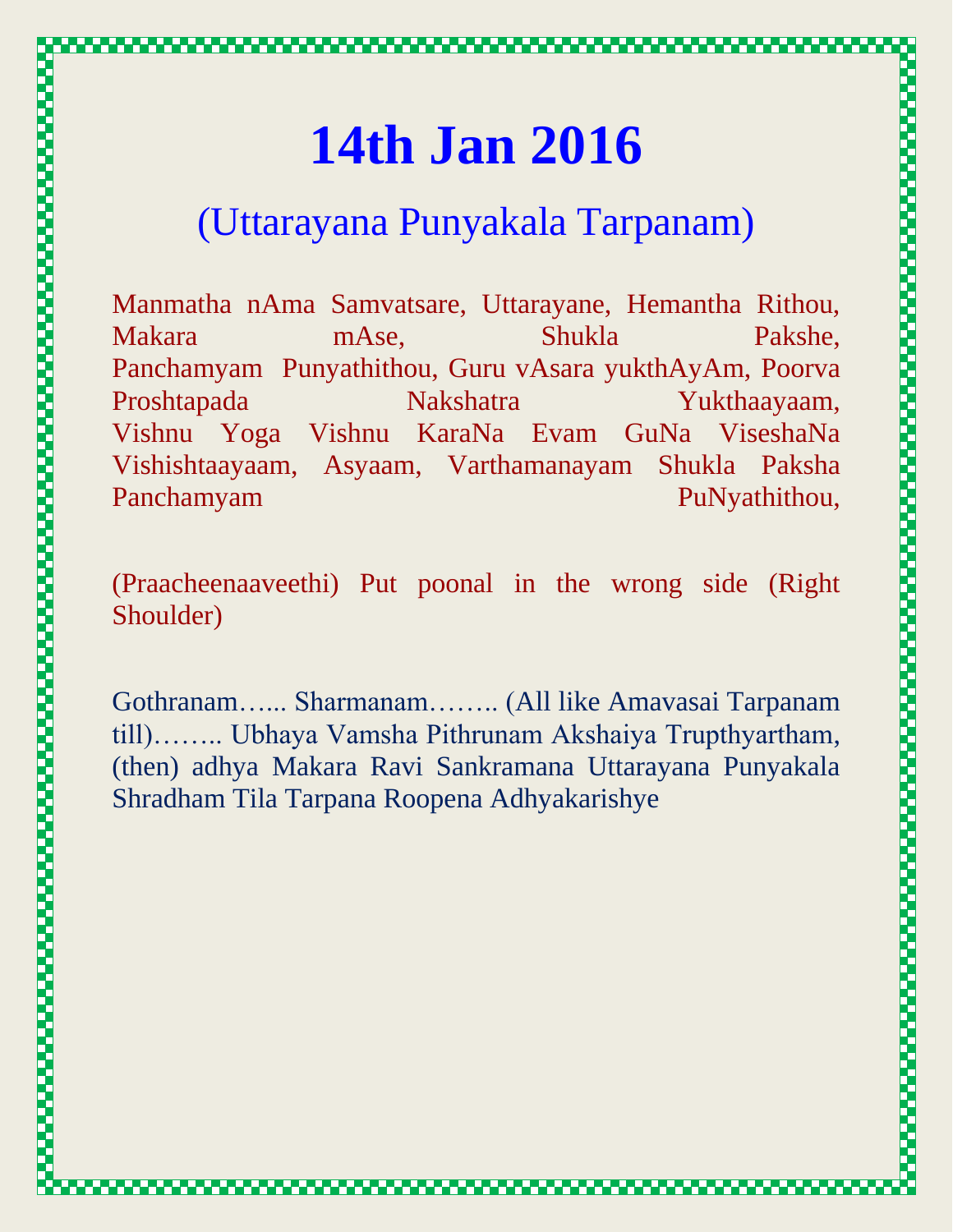# **07th FEB 2016**  (Amavasai Tarpanam) \**Except Asia*

Manmatha nAma Samvatsare, Uttharayane, Hemantha Rithou, Makara mAse, krishna Pakshe, krishna Pakshe, amAvasyAyAm Punyathithou, Bhanu vAsara yukthAyAm, Uttharashada Nakshatra Tadupari Shravana Nakshatra Yukthaayaam , Vishnu Yoga Vishnu KaraNa Evam GuNa ViseshaNa Vishishtaayaam, Asyaam, Varthamanayam amAvasyAyAm PuNyathithou, (Praacheenaaveethi) Put poonal in the wrong side (Right Shoulder)… Please go to Main Tarpanam

# **08th FEB 2016**

#### (Amavasai Tarpanam) \**In Asia*

Manmatha nAma Samvatsare, Uttharayane, Hemantha Rithou, Makara mAse, krishna Pakshe, amAvasyAyAm Punyathithou, Indu vAsara yukthAyAm, Shravana Nakshatra Yukthaayaam , Vishnu Yoga Vishnu KaraNa Evam GuNa ViseshaNa Vishishtaayaam, Asyaam, Varthamanayam amAvasyAyAm PuNyathithou,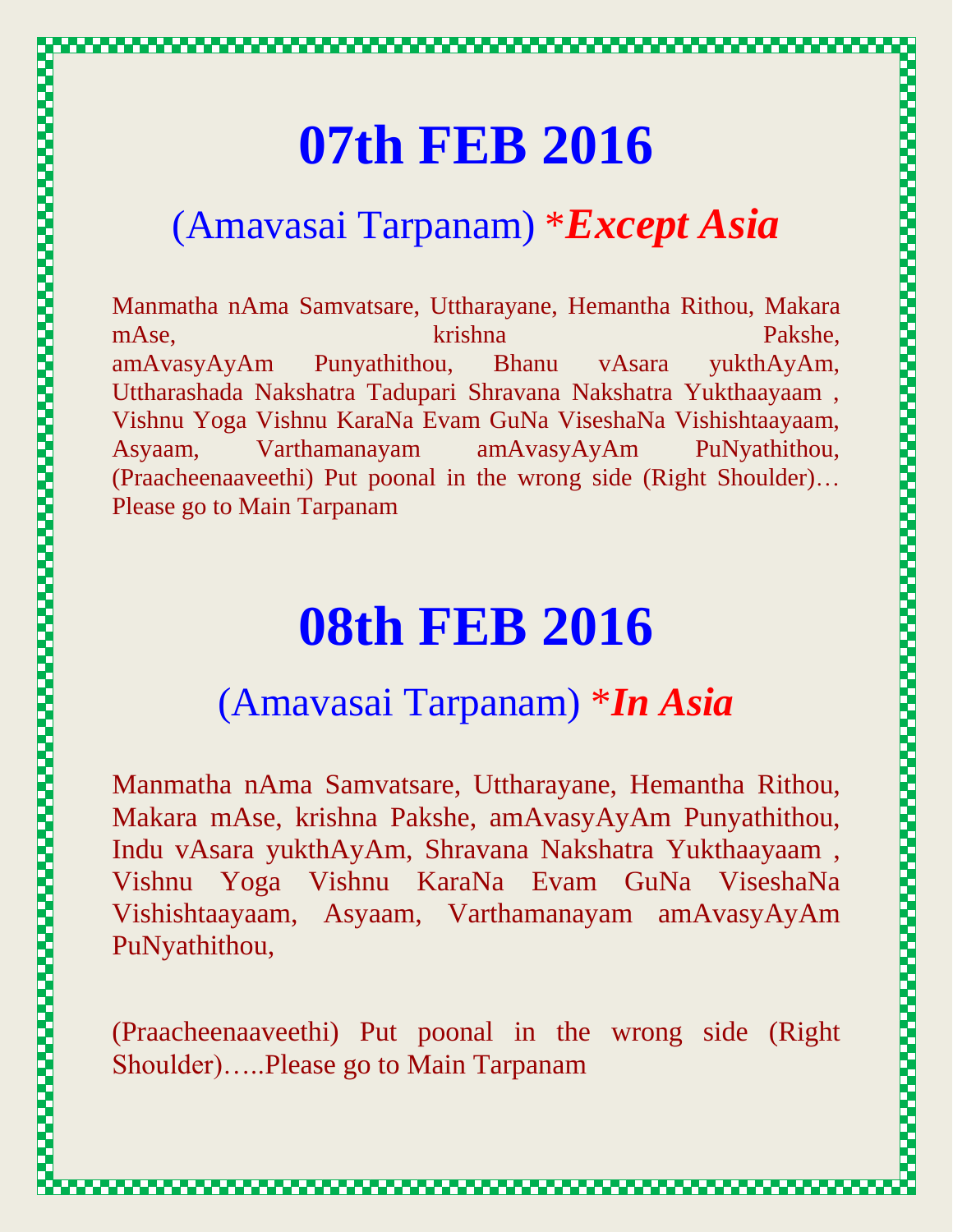# **08th MAR 2016**

#### (Amavasai Tarpanam)

Manmatha nAma Samvatsare, Uttharayane, Shishira Rithou, Kumbha mAse, krishna Pakshe, amAvasyAyAm Punyathithou, Bhouma vAsara yukthAyAm, Shatabhishak Nakshatra Yukthaayaam , Vishnu Yoga Vishnu KaraNa Evam GuNa ViseshaNa Vishishtaayaam, Asyaam, Varthamanayam amAvasyAyAm PuNyathithou,

(Praacheenaaveethi) Put poonal in the wrong side (Right Shoulder)…..Please go to Main Tarpanam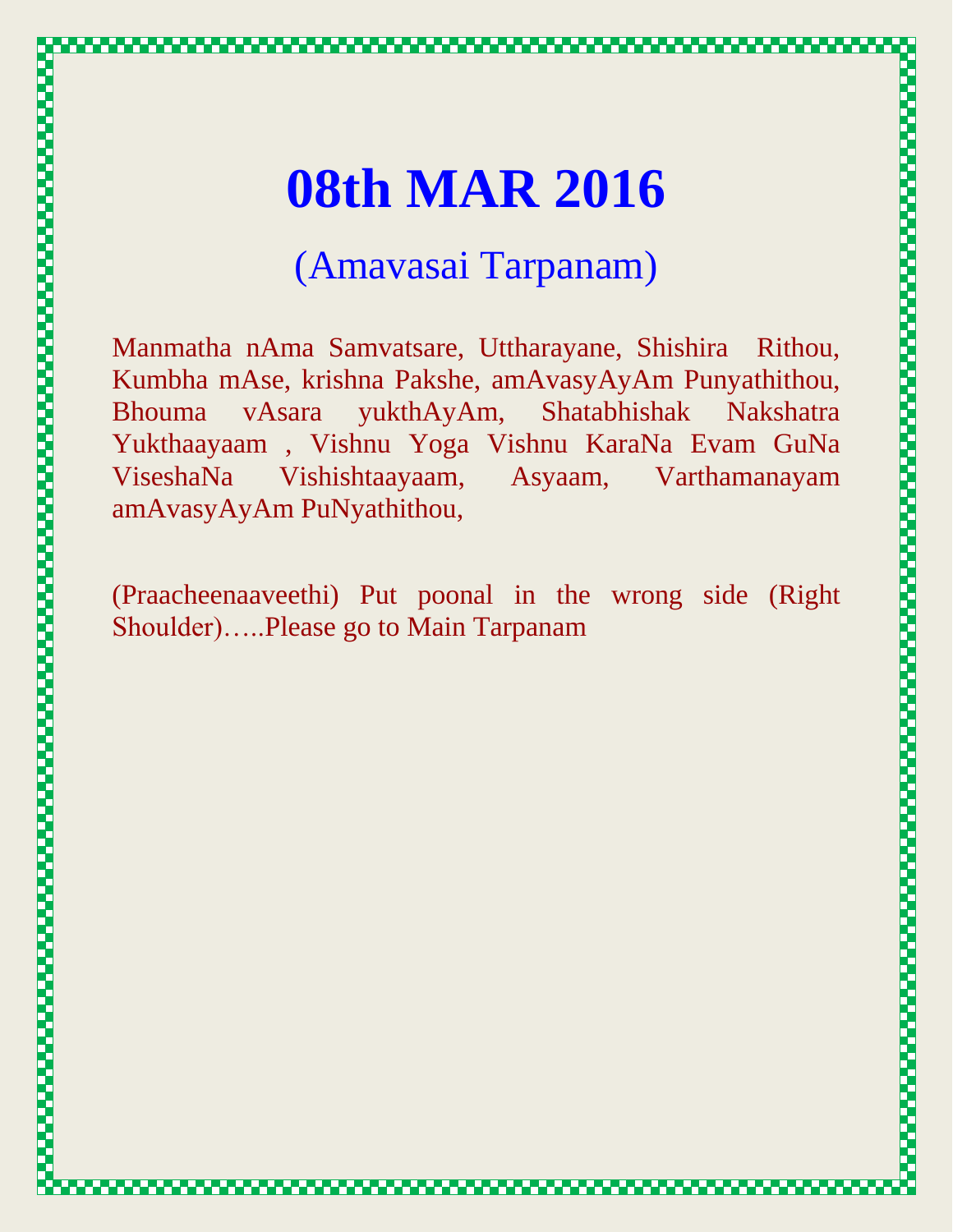### **06th APR 2016**

#### (Amavasai Tarpanam) **\*Except Asia**

Manmatha nAma Samvatsare, Uttharayane, Shishira Rithou, Meena mAse, krishna Pakshe, amAvasyAyAm Punyathithou, Sowmya vAsara yukthAyAm, Utthara Proshtapada Nakshatra Yukthaayaam ,Vishnu Yoga Vishnu KaraNa Evam GuNa ViseshaNa Vishishtaayaam, Asyaam, Varthamanayam amAvasyAyAm PuNyathithou,

(Praacheenaaveethi) Put poonal in the wrong side (Right Shoulder)... Please go to Main Tarpanam

### **07th APR 2016**

#### (Amavasai Tarpanam) **\*In Asia**

Manmatha nAma Samvatsare, Uttharayane, Shishira Rithou, Meena mAse, krishna Pakshe, amAvasyAyAm Punyathithou, Guru vAsara yukthAyAm, Revati Nakshatra Yukthaayaam , Vishnu Yoga Vishnu KaraNa Evam GuNa ViseshaNa Vishishtaayaam, Asyaam, Varthamanayam amAvasyAyAm PuNyathithou,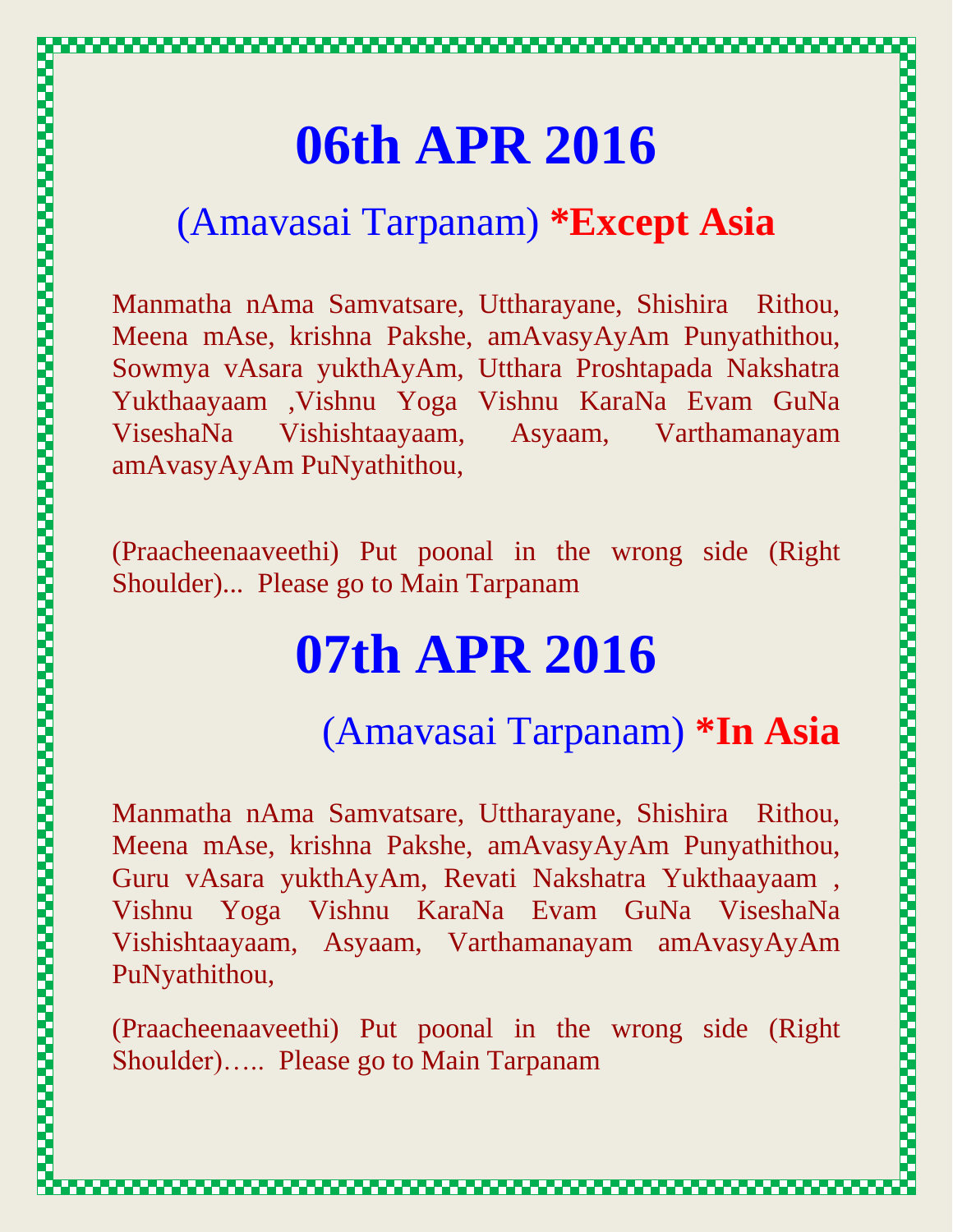# **13th APR 2016**

#### (Mesha Ravi Punyakala Tarpanam)

Durmukhi nAma Samvatsare, Uttarayane, Vasanta Rithou, Mesha mAse, Shukla Pakshe,Saptamyam tadupari Ashtamyam Punyathithou, Sowmya vAsara yukthAyAm, Punarvasu Nakshatra Yukthaayaam, Vishnu Yoga Vishnu KaraNa Evam GuNa ViseshaNa Vishishtaayaam, Asyaam, Varthamanayam Shukla Paksha Saptamyam tadupari Ashtamyam PuNyathithou,

(Praacheenaaveethi) Put poonal in the wrong side (Right Shoulder)

Gothranam…, Sharmanam…….. (All like Amavasai Tarpanam till)…….. Ubhaya Vamsha Pithrunam Akshaiya Trupthyartham, (then) adhya Mesha Ravi Sankramana Punyakala Shradham Tila Tarpana Roopena Adhyakarishye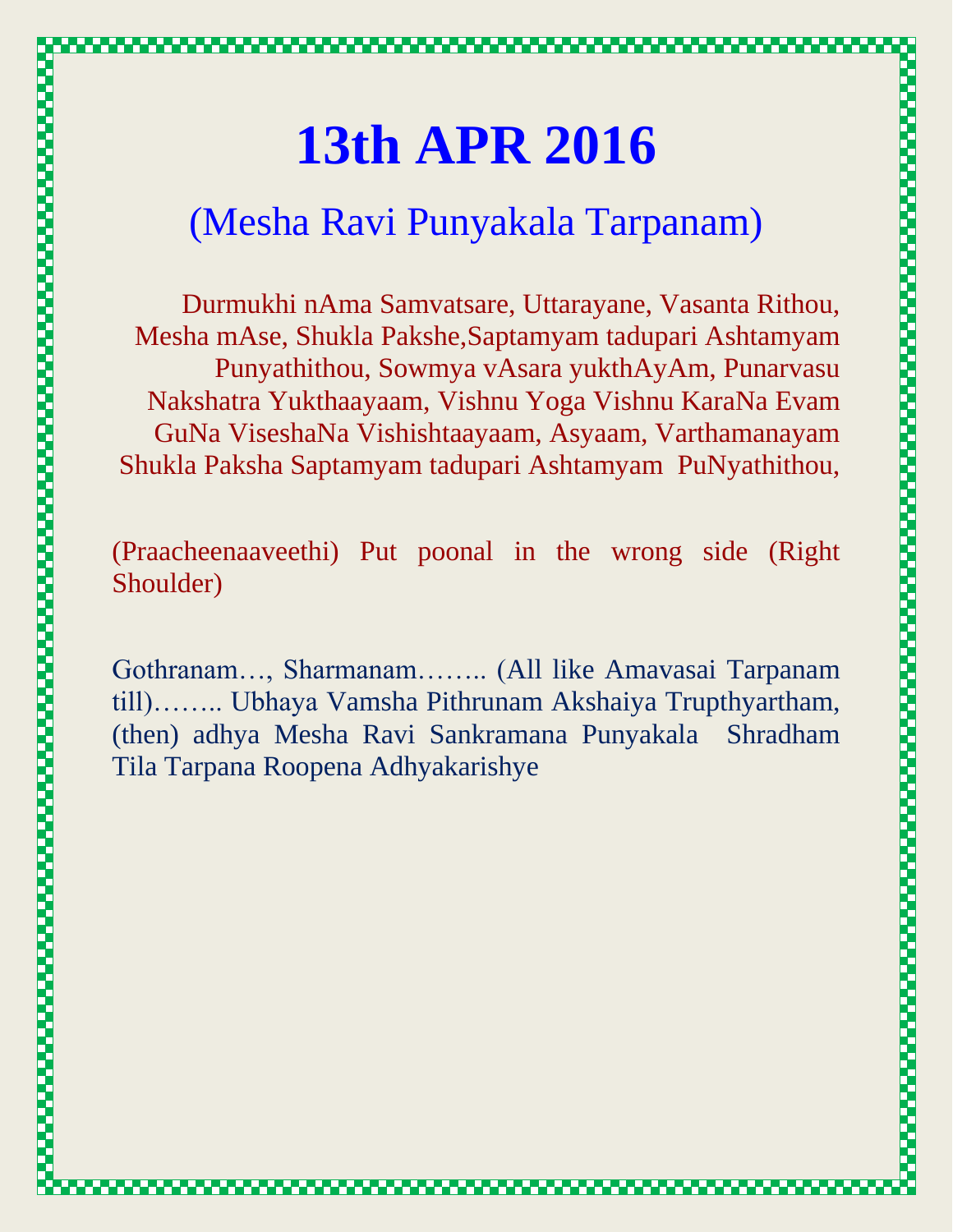# **06th MAY 2016**

#### (Amavasai Tarpanam)

Durmukhi nAma Samvatsare, Uttharayane, Vasanta Rithou, Mesha mAse, krishna Pakshe, amAvasyAyAm Punyathithou, Bhrigu vAsara yukthAyAm, Bharani Nakshatra Yukthaayaam , Vishnu Yoga Vishnu KaraNa Evam GuNa ViseshaNa Vishishtaayaam, Asyaam, Varthamanayam amAvasyAyAm PuNyathithou,

(Praacheenaaveethi) Put poonal in the wrong side (Right Shoulder)…Please go to Main Tarpanam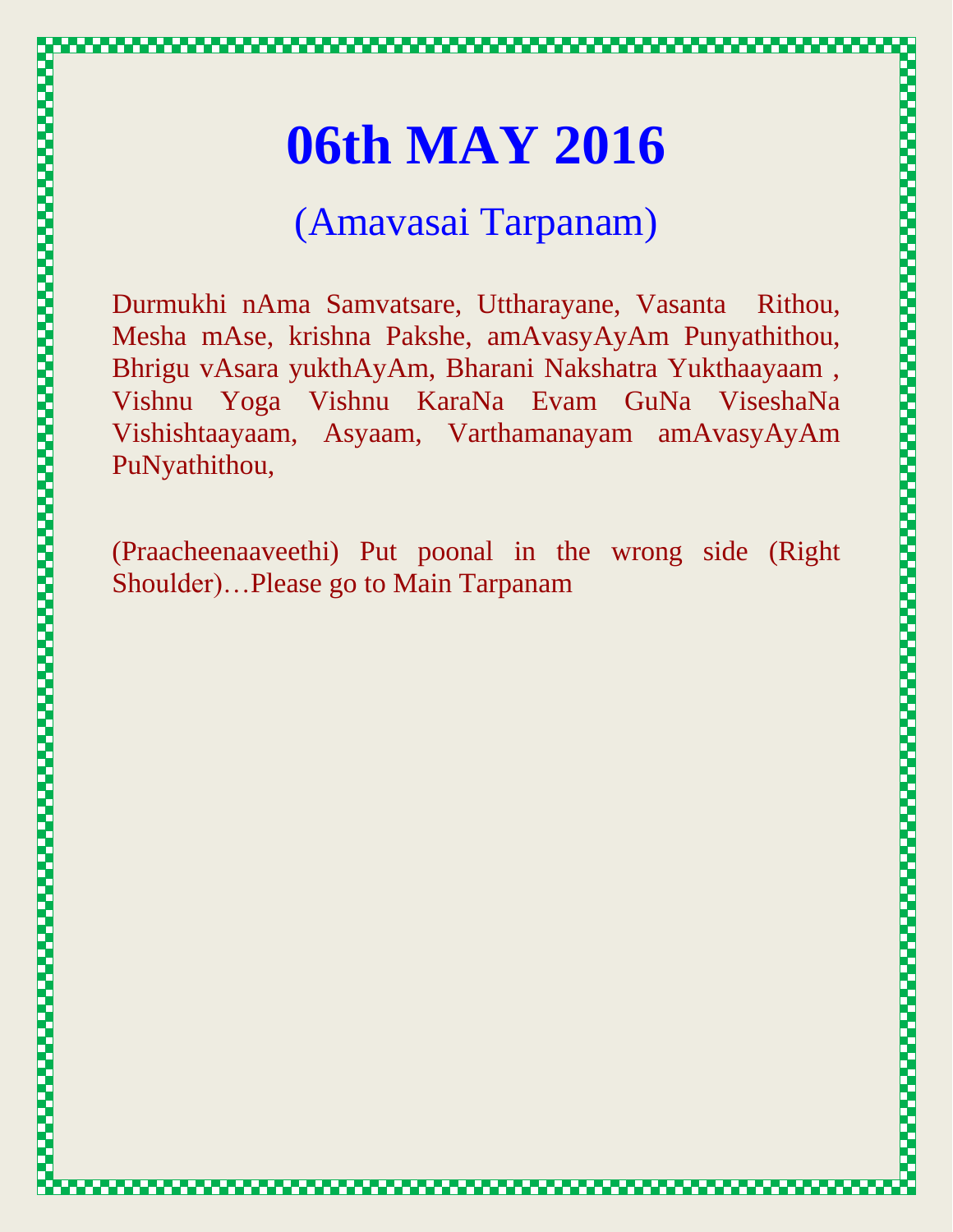#### (Amavasai Tarpanam)

Durmukhi nAma Samvatsare, Uttharayane, Vasanta Rithou, Vrushaba mAse, krishna Pakshe, amAvasyAyAm Punyathithou, Sthira vAsara yukthAyAm, Rohini Nakshatra Yukthaayaam , Vishnu Yoga Vishnu KaraNa Evam GuNa ViseshaNa Vishishtaayaam, Asyaam, Varthamanayam amAvasyAyAm PuNyathithou,

(Praacheenaaveethi) Put poonal in the wrong side (Right Shoulder)…Please go to Main Tarpanam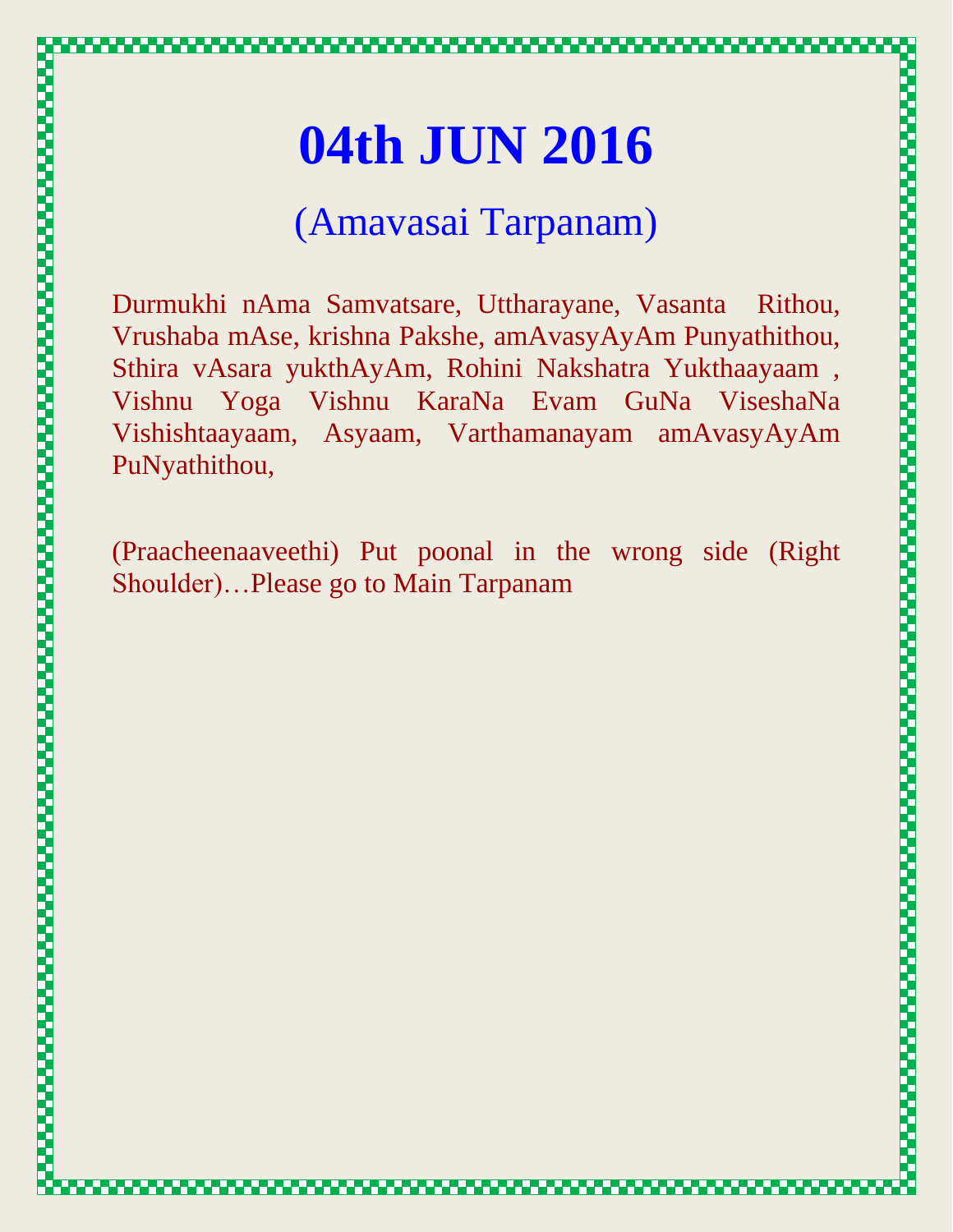# **03th July 2016**

#### (Amavasai Tarpanam) **\*Except Asia**

Durmukhi nAma Samvatsare, Uttharayane, Greeshma Rithou, Mithuna mAse, krishna Pakshe, amAvasyAyAm Punyathithou, Bhanu vAsara yukthAyAm, Mrugashero Nakshatra Yukthaayaam , Vishnu Yoga Vishnu KaraNa Evam GuNa ViseshaNa Vishishtaayaam, Asyaam, Varthamanayam amAvasyAyAm PuNyathithou,

(Praacheenaaveethi) Put poonal in the wrong side (Right Shoulder)…..Please go to Main Tarpanam

### **04th July 2016**

**POSTAGE AND AN ANTIQUES OF A STATEMENT COMMUNICATION AND A STATEMENT OF A STATEMENT COMMUNICATION CONTINUES.** 

#### (Amavasai Tarpanam) **\*In Asia**

Durmukhi nAma Samvatsare, Uttharayane, Greeshma Rithou, Mithuna mAse, krishna Pakshe, amAvasyAyAm Punyathithou, Indu vAsara yukthAyAm, Aarudra Nakshatra Yukthaayaam Vishnu Yoga Vishnu KaraNa Evam GuNa ViseshaNa Vishishtaayaam, Asyaam, Varthamanayam amAvasyAyAm PuNyathithou,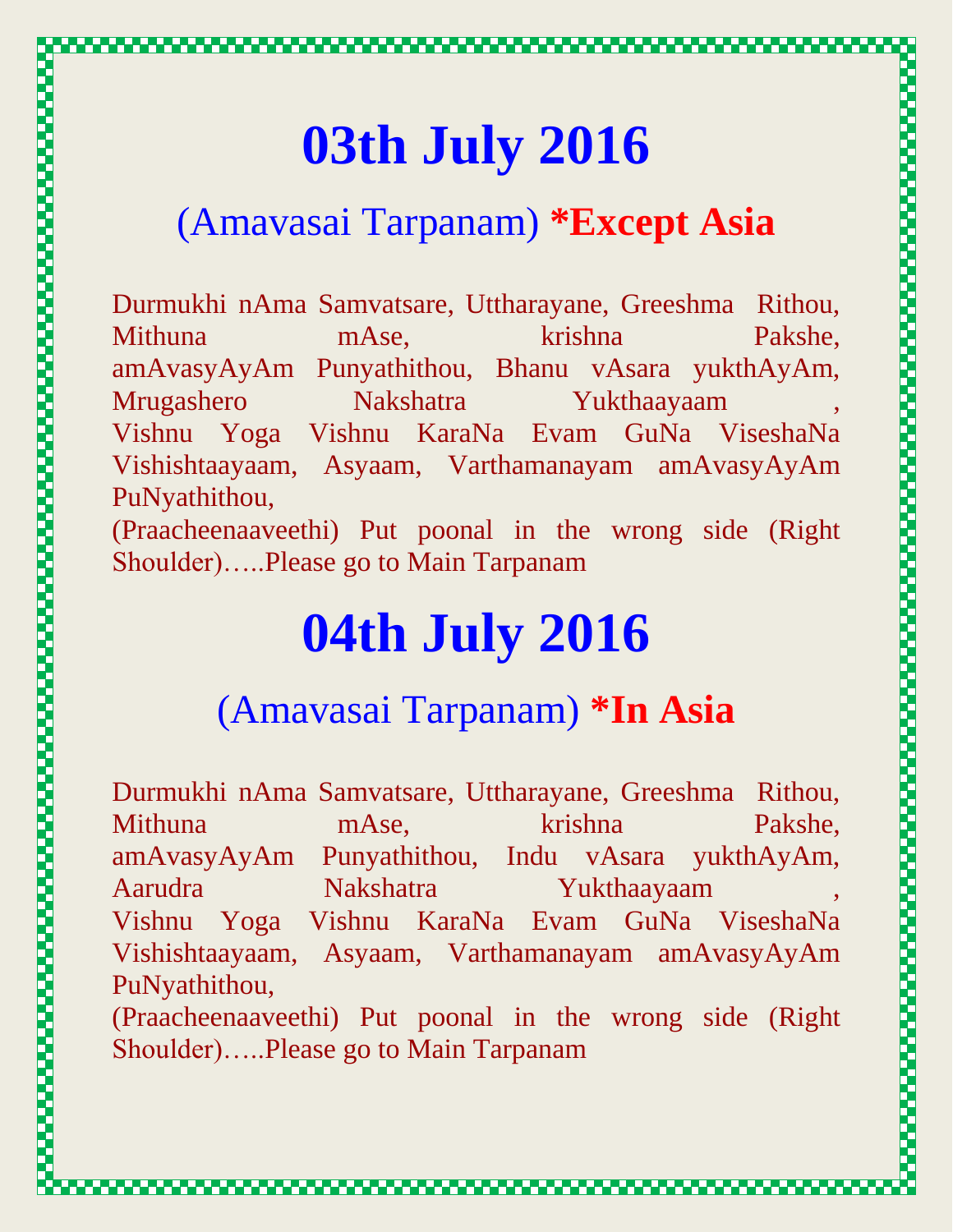# **15th JULY 2016**

#### (Karkataka Ravi Dakshinayana Punyakala Tarpanam) **\*Except Asia**

Durmukhi nAma Samvatsare, Dakshinayane, Greeshma Rithou, Karkataka mAse, Shukla Pakshe, Ekadashyam Punyathithou, Bhrigu vAsara yukthAyAm, Anuradha Nakshatra Yukthaayaam, Vishnu Yoga Vishnu KaraNa Evam GuNa ViseshaNa Vishishtaayaam, Asyaam, Varthamanayam Shukla Paksha Ekadashyam PuNyathithou,

(Praacheenaaveethi) Put poonal in the wrong side (Right Shoulder)

Gothranam…., Sharmanam…….. (All like Amavasai Tarpanam till)…….. Ubhaya Vamsha Pithrunam Akshaiya Trupthyartham, (then) adhya Karkataka Ravi Sankramana Dakshinayana Punyakala Shradham Tila Tarpana Roopena Adhyakarishye .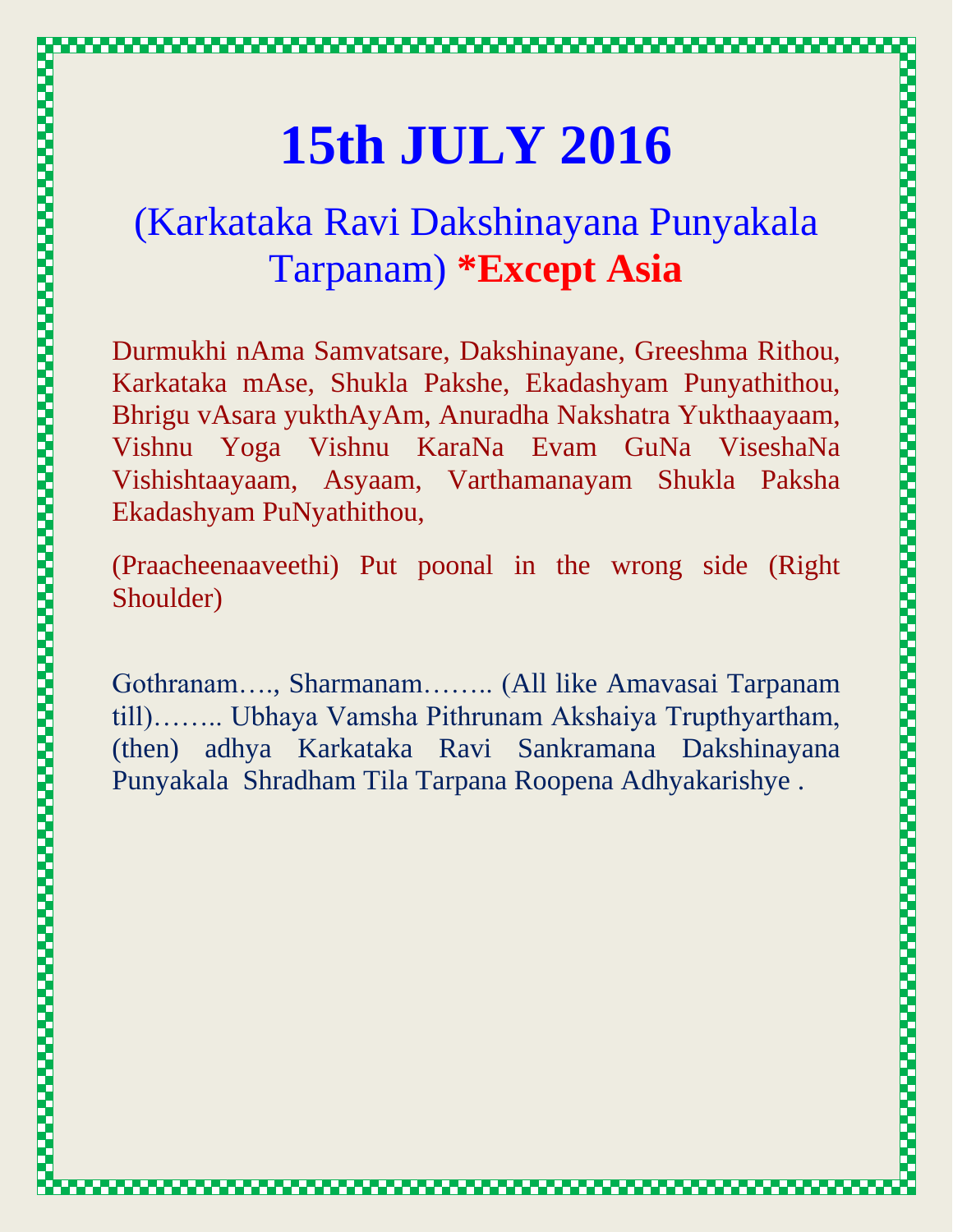# **16th JULY 2016**

#### (Karkataka Ravi Dakshinayana Punyakala Tarpanam) **\*In Asia**

Durmukhi nAma Samvatsare, Dakshinayane, Greeshma Rithou, Karkataka mAse, Shukla Pakshe, Dwadashyam Punyathithou, Sthira vAsara yukthAyAm, Jyeshta Nakshatra Yukthaayaam, Vishnu Yoga Vishnu KaraNa Evam GuNa ViseshaNa Vishishtaayaam, Asyaam, Varthamanayam Shukla Paksha Dwadashyam,PuNyathithou.

(Praacheenaaveethi) Put poonal in the wrong side (Right Shoulder)

Gothranam…,Sharmanam.. (All like Amavasai Tarpanam till)…….. Ubhaya Vamsha Pithrunam Akshaiya Trupthyartham, (then) adhya Karkataka Ravi Sankramana Dakshinayana Punyakala Shradham Tila Tarpana Roopena Adhyakarishye .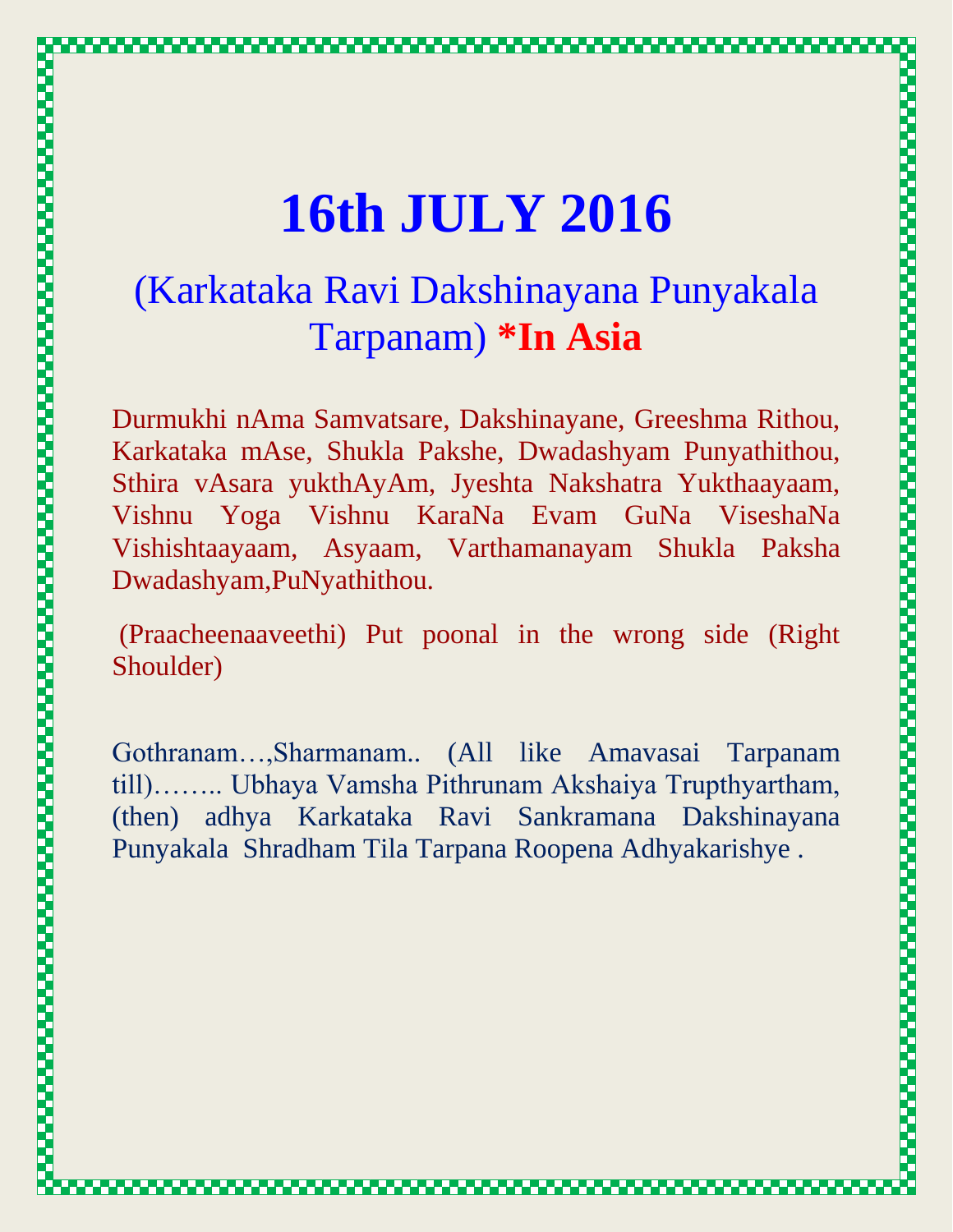# **02th AUGUST 2016**

#### (Amavasai Tarpanam) **\*Except Asia**

Durmukhi nAma Samvatsare, Dakshinayane, Greeshma Rithou, Karkataka mAse, krishna Pakshe,amAvasyAyAm Punyathithou, Bhowma vAsara yukthAyAm, Pushya Nakshatra Yukthaayaam , Vishnu Yoga Vishnu KaraNa Evam GuNa ViseshaNa Vishishtaayaam, Asyaam, Varthamanayam amAvasyAyAm PuNyathithou,

(Praacheenaaveethi) Put poonal in the wrong side (Right Shoulder)…..Please go to Main Tarpanam

## **03th AUGUST 2016**

#### (Amavasai Tarpanam) **\*In Asia**

Durmukhi nAma Samvatsare, Dakshinayane, Greeshma Rithou, Karkataka mAse, krishna Pakshe, amAvasyAyAm Punyathithou, Sowmya vAsara yukthAyAm, Ashlesha Nakshatra Yukthaayaam , Vishnu Yoga Vishnu KaraNa Evam GuNa ViseshaNa Vishishtaayaam, Asyaam, Varthamanayam amAvasyAyAm PuNyathithou,